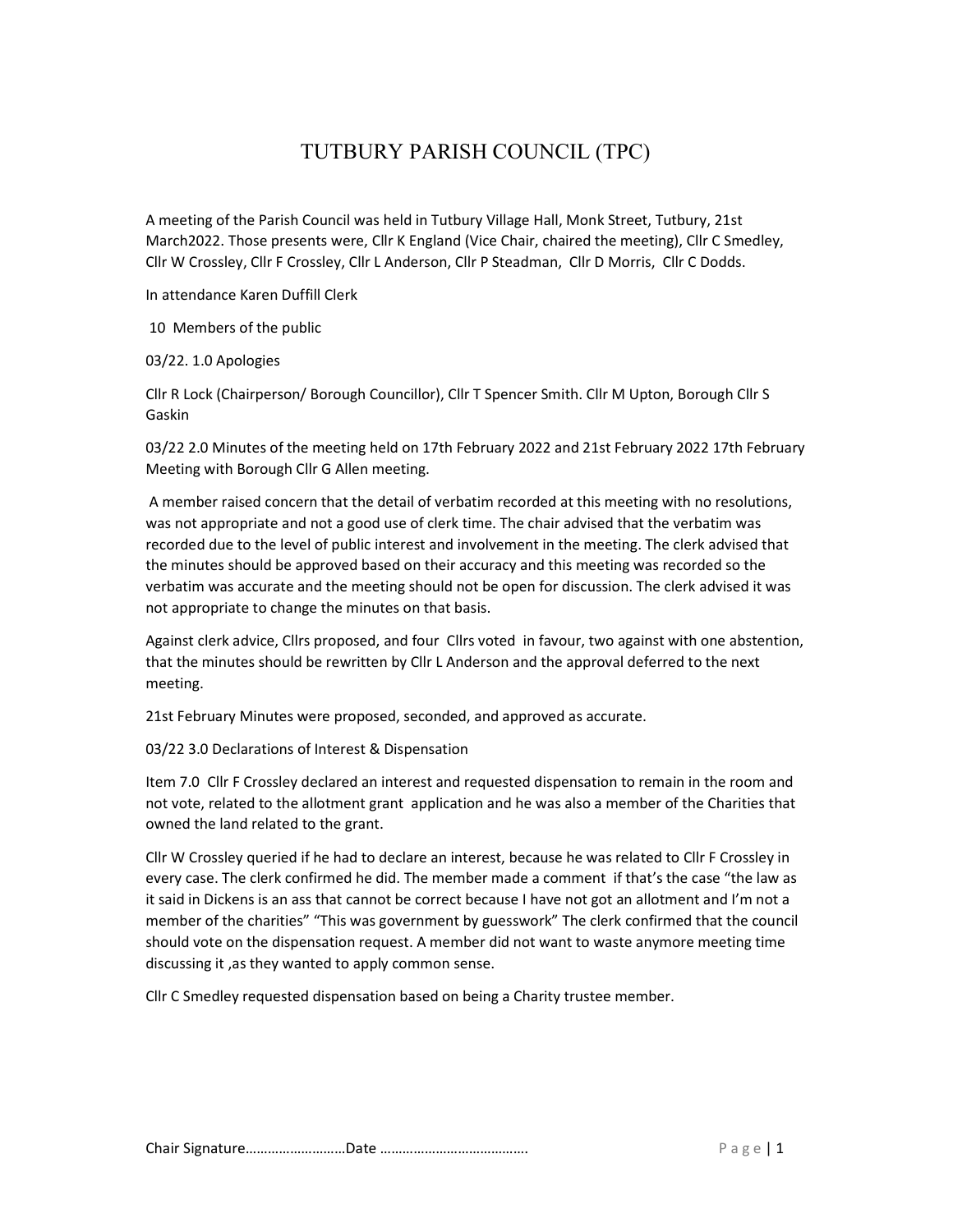Four Cllrs voted in favour of granting dispensations and four abstained Dispensation requests were approved by the council. A member stated he would not vote on dispensations due to complaints being made against him.

## 03/22 4.0 Public Participation

4.1 A member of the public objected to minute reference 02/22 XM 4.4 in meeting of 17th February stating "member from Tutbury market made a number of points on the grants process these were submitted in writing to the clerk and detailed below." the report was made as a member of the public not as a representative of Tutbury Market. This was a supposition, not recorded at the meeting. These minutes should be marked as draft minutes.

4.2 Minute ref 01/22 18.0 related to a written request to Borough Cllr G Allen for written response to questions raised. The member of public requested to read these responses. The clerk advised that these were available on the parish council website.

4.3 A member of public stated that it should be noted that the Borough Cllrs R Lock and S Gaskin had not attended the parish council meeting due to them being at an alternate Borough Council meeting that took precedence over Tutbury Parish Council.

4.4 With regard to the £35k awarded for an outdoor gym to Tutbury parish council, a member of the public asked for Tutbury Parish Council to put in a recommendation to ESBC that this grant money was returned so that unsuccessful applicants can reapply for these funds. Speaking as the chair of Outwoods Parish Council , they were purchasing 18 items of gym equipment across two sites at a cost of £40k he felt that 9 pieces of equipment was adequate for one park and that £35k would be overspending on one site. The chair clarified that the original bid was for equipment across three sites. However, the funds were granted for one site, and it was anticipated that the full amount of the bid will not be spent and could potentially be returned as too many items of equipment would not be required.

4.5 Several members from Tutbury Cricket club repeated previous objections that Tutbury Parish council receiving the grant for outdoor gym equipment and requested that the funds were returned, 9 emails had been received by the parish council also requesting this. Members of the public asked for this to be on the following agenda. The chair clarified that the parish council were seeking further clarification from the Borough Council and that previous information could be reviewed on the parish council website by the public.

4.6 Members of the public and council members repeated previous discussion about the parish council bids submitted, and the process of unspent funds. A member requested that a written request be made to the Borough Council regarding how unspent funds would be allocated.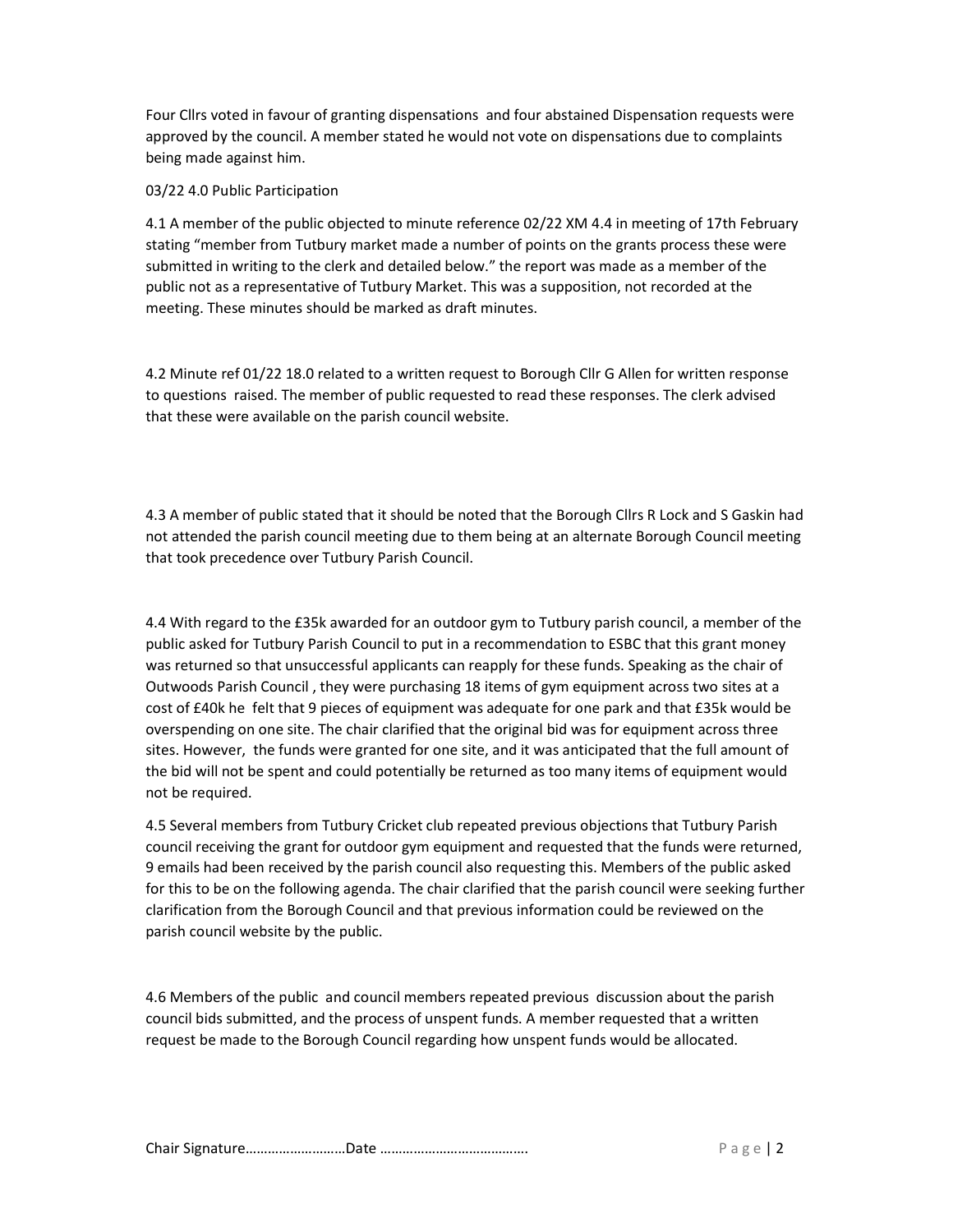#### 03/22 5.0 Borough and County Council Report

5.1 A report was provided and outlined in the clerk's report by Borough Cllr R Lock.

During the previous meeting it was reported that repairs to the Duke street toilet roof may not have taken place after being reported. Having inspected the site Cllr Lock confirmed the repairs were made, but it wasn't easy to tell from a distance as the new roof tiles are the same colour as the holes in the roof were…

5.2 A road safety improvement scheme for Fauld, which was mentioned briefly some months back, which encompasses new road signage, and a road speed reduction to 40mph through the residential and industrial entrance section of Fauld Lane; this is planned for installation by County Highways in the next financial year. It now encompasses a slightly wider scope, taking in roads around Hanbury as well. Hanbury PC have been asked to make a financial contribution to the scheme. Tutbury PC are likely to be asked to place one of the four previously discussed speed indicator sign pole positions on Fauld Lane as Tutbury's contribution to reinforce the scheme being designed (Cllr Lock recommend that this is a better proposition for Tutbury Parish Council (TPC) than being asked for a direct financial contribution. However, this required further discussion by TPC ). TPC were also asked by Highways to consider improved gateway signage for Fauld in the longer term.

5.3 In response to the request made by the parish council about the issues of antisocial behaviour outside Tutbury Club. Cllr Lock has spoken to Nicola Bills, enforcement officer for the ESBC in relation to the situation at Tutbury Club. The enforcement team, and a group of residents from High Street have been working with the Tutbury Club to resolve issues of anti-social behaviour following the recent fracas on site. While the matter of more effective crowd dispersal at the end of events is still ongoing (staggered exit, taxis on standby etc) a great many changes have already been affected. These include:

- Better staff training
- More staff at major events
- CCTV installation, with additional CCTV being installed later this month
- Changes to smoking area location
- Running events by ticket only
- Preventing late admissions, where customer front-loading was seen as a cause of issues/

A member queried if Cllr Lock should have declared an interest before submitting this report. He commented that there were so many rules that you would not be able to leave the house without declaring an interest. Members felt that this would not be common sense to declare an interest in this matter Cllr Lock was acting as a Borough Councillor responding to a request made by the parish council

5.4 A member noted that the borough Cllrs were not present at this meeting due to a Borough council meeting relating to a project with Burton Library. He suggested that the parish council write to the Borough Councillors requesting them to comment on their votes on this matter.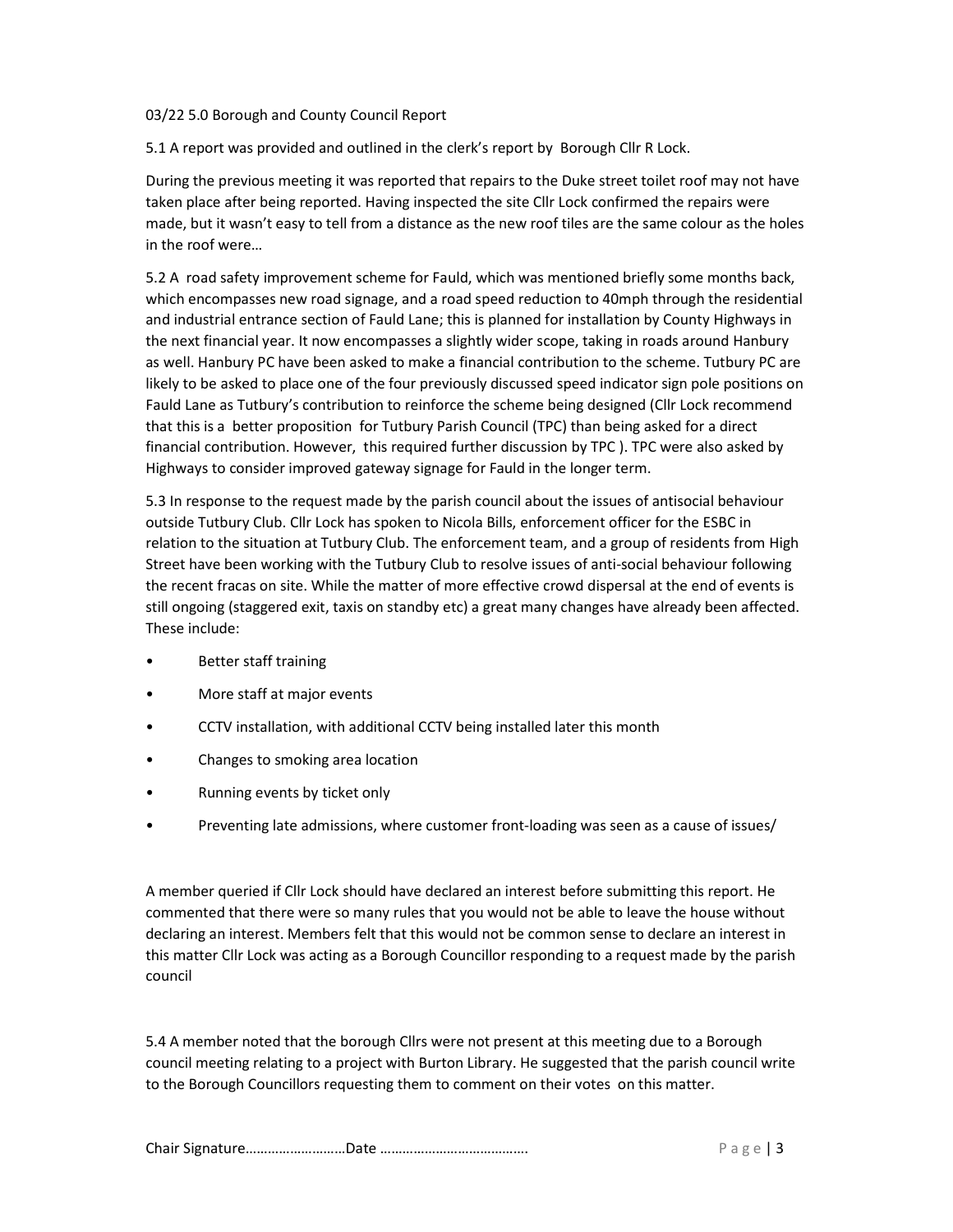03/22 6.0 To re-open the meeting to receive the Clerk's Report including correspondence.

#### 6.1 The clerk had distributed the Clerk's Report

Following a social media post by Cllr L Anderson requesting parishioners to write to the parish council regarding the redistribution of the Tutbury Community fund grant. He has suggested that funds from the Parish council grant scheme of £35k bid for the outdoor gym equipment fund could be returned and redistributed to the 5 organisations that were unsuccessful in the grant process.

The parish council have received a grant fund of £35k to install outdoor gym equipment at Heritage Park open space to improve facilities for parishioners of all ages and abilities. The decision to award the grant to the Parish council was made by the Borough Council who will also make the decision to redistribute any unspent funds. It is not within the parish council's remit to redistribute funds from the Tutbury Community Fund. The parish council have noted that twelve emails have been received, including 9 from Tutbury cricket club requesting that the parish council do not accept the grant money and do not install outdoor gym equipment at Heritage Park. This matter requires further consideration from the parish council and more information from the Borough Council. This will be included on a future agenda when more information and clerk resource is available to consider the proposal in detail.

Cllr George All from East Staffs Borough Council responses to questions regarding the distribution of the community fund can be viewed on the parish council website. He has set out the criteria for distribution of remining funds and is willing to consider further suggestions,

#### Unspent and returned funds

The organisations have until 1st September 2023 to spend the money awarded to them.

After this period, any funds which are unspent or returned will remain with the Borough Council. As stipulated in the S106 Agreement the Borough Council will seek to apply this towards communitybased projects within a 2-mile radius of Tutbury.

At this point we shall review and consider if there are sufficient funds to fund or part fund any of the remaining applications

#### Misspent

All organisations will be required to sign a grant agreement. This will hopefully avoid funds being misspent but of course if in the case of this occurring the relevant legal course of action would be taken. This would have to be dealt with on a case-by-case basis. The organisations can only spend the money as stipulated in their application and they will have to complete monitoring forms as to how the money is being spent. The monitoring forms will then be scrutinised against their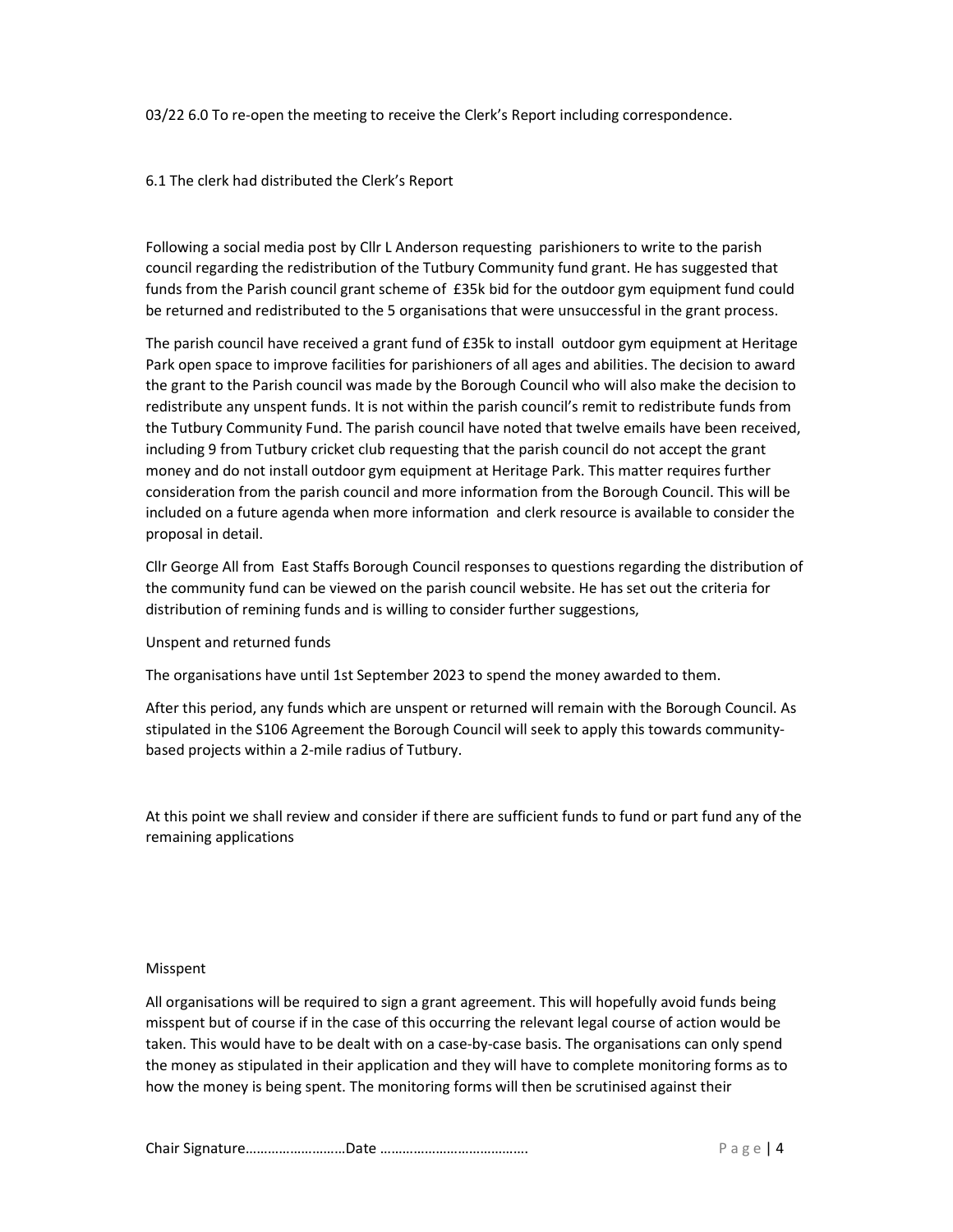application to ensure they are compiling with the terms of their agreement. Any concerns of money not being spent as per the application can be dealt with during this stage.

A member suggested that the parish council write to Cllr G Allen for further clarification on how unspent funds would be allocated. Members supported this request.

A member highlighted a typo in the clerk's report it stated prisoners instead of the word parishioners.

6.2 Conservation area- An email has been received from Barton Parish Council that has been sent to East Staffs Borough Council (ESBC) regarding the issues that have been raised regarding the conservation area and some suggestions made to the Borough Council going forward. This is now being considered by (ESBC)

6.3 A Police Report has been received for TPC for Tutbury and Outwoods parishes outline recent crime data.

6.4 Cllr Anderson has written a Staffing committee Terms of reference to be considered at a future meeting for a staffing committee.

6.5 Email and newsletter from Trent Valley Staffordshire wildlife regarding future events had been received.

6.6 The clerk asked members for their feedback in the public orders for Tutbury, the relevant order was at the Mill Site to keep dogs on a lead the majority of members voted to jeep the public orders as they were

6.7 In relation to a previous resolution to write a letter regarding the closure of

Tutbury Lloyds bank. A member had submitted a draft letter to be sent to MPs, Borough Councillors, neighbouring parishes to be used as a template to support the campaign against the closure. The bank had now closed. This letter should also be sent to the chief executive of Lloyds bank. The chair read out the proposed letter and Cllrs were in favour for this to be sent.

6.8 A member was aware that a private company were approaching local businesses to install an ATM into their businesses. The member passed this information to clerk for further investigation.

6.9 Planning applications received but no comments were made

Application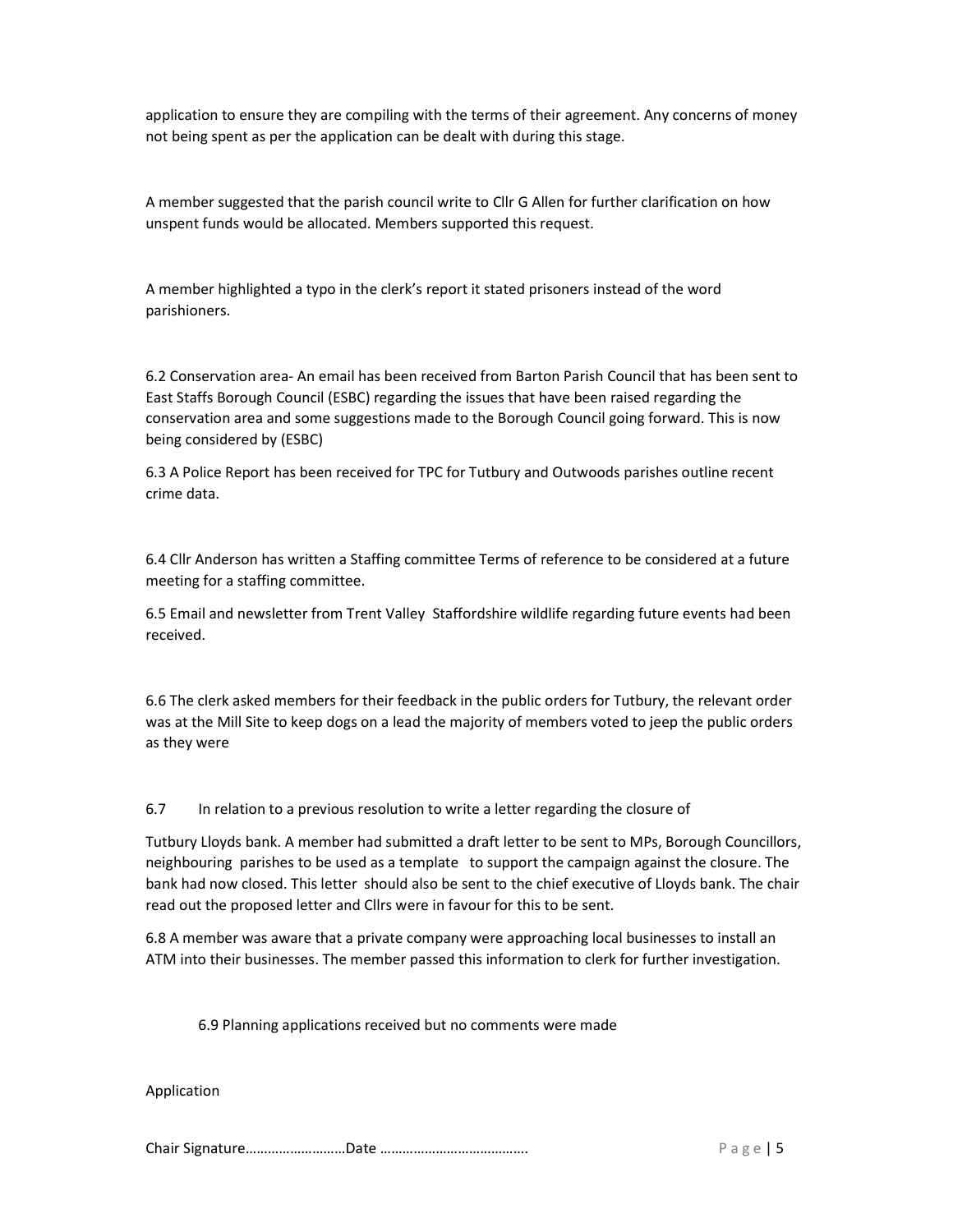Number Site Address Development Description

56 Belmot Road

Tutbury Staffordshire

DE13 9NL End weight reduction by 2 metres from off 4 limbs on 3

Corsican Pine trees (A1 of TPO 5)

P/2022/00002 Manor

Farm

Cottage 34

Monk

Street

**Tutbury** 

DE13 9NA Felling of three Ash trees (T5, T6 and T11), three Lawson Cypress trees (T7, T8 and T10), cut back suckers and crown lift to 3 m to one Sweet Chestnut (T3), cut back basal suckers, reduce main stem (non-drive side) to a height of around 5m and reduce side growth to around 2m from truck, reduce drive side stem to around 4.2m and

selectively reduce side growth to one Sweet Chestnut tree (T9)

#### PLANNING DECISIONS

 Change of use of land from agricultural land to equestrian (sui generis), alterations to an existing office/store building to convert into a stable block, installation of canter track and menage with associated lighting for private use

Hoblands Farm, Cornmill Lane, Tutbury, Staffordshire, DE13 9HA

PERMITTED

 Felling of three Ash trees (T5, T6 and T11), three Lawson Cypress trees (T7, T8 and T10), cut back suckers and crown lift to 3 m to one Sweet Chestnut (T3), cut back basal suckers, reduce main stem (non-drive side) to a height of around 5m and reduce side growth to around 2m from truck, reduce drive side stem to around 4.2m and selectively reduce side growth to one Sweet Chestnut tree (T9)

Location: Manor Farm Cottage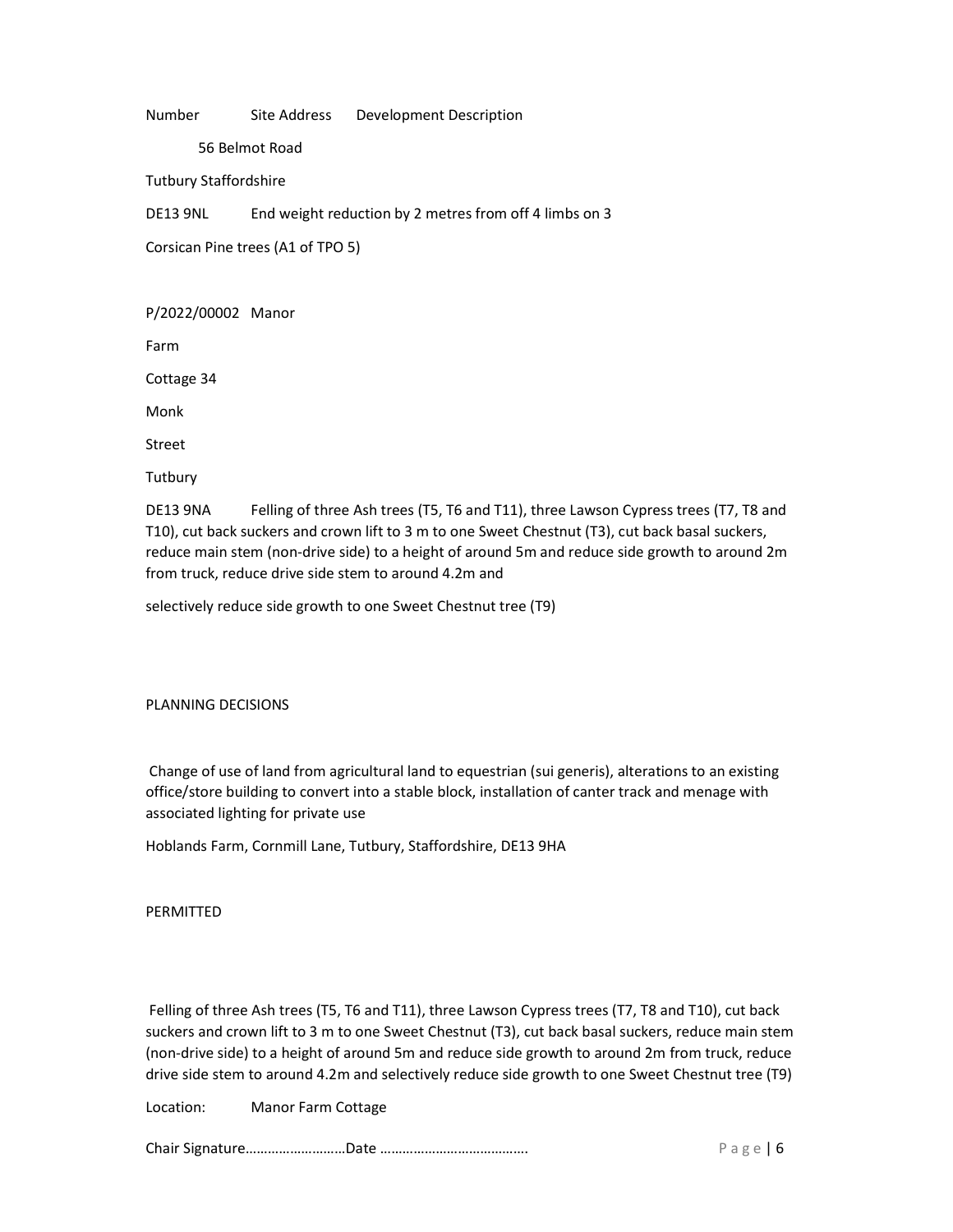34 Monk Street Tutbury DE13 9NA PERMITTED 03/22 10To review and approve the Employer Pension Policy

10.1 Following a majority vote, Cllrs voted in favour to approve the Employer Pension Policy no changes or updates were made since the previous year.

03/22 11.0 To receive an update on Jubilee plans

11.1 Cllr Steadman updated the council on the progress of the planned events and said that a programme is being prepared that could be emailed to Cllrs for further details. Events included bands choirs and stalls. The beacon lighting has been confirmed at the Castle for Thursday night, Programmes and posters will be produced.

11.2 A charge of £2200 is proposed by ESBC for the temporary traffic order to close High Street had been made, Cllr Steadman suggested that this is raised with the Borough and County Cllrs to see if this could be waivered or funded by them to enable the planned events to go ahead.

11.3 A member of public asked if a tree could be planted on behalf of the Women's Institute on the Triangle. Details were requested to be sent to the clerk for consideration at a future meeting.

03/ 12.0 To discuss and approve Bus shelter repairs

.

12.1 Two members queried if they had to declare an interest and leave the room , .due to a complaint made by the parish council at a previous meeting, regarding an interest and if it should be declared on an agenda item to install a seat in the bus shelter on Burton Road. The bus shelter is on the boundary of a member's property. This has not been resolved the member reported a second complaint has been made against him. Two members questioned the level of interests that should be declared in meeting/ A discussion between members took place about the how interests should be handled and how common sense should be applied at the meeting. Two members questioned the consistency. The chair stated that the agenda was about repairs to existing bus shelters, and time was being wasted discussing interests. The two-members refused to declare an interest in the bus shelter agenda item.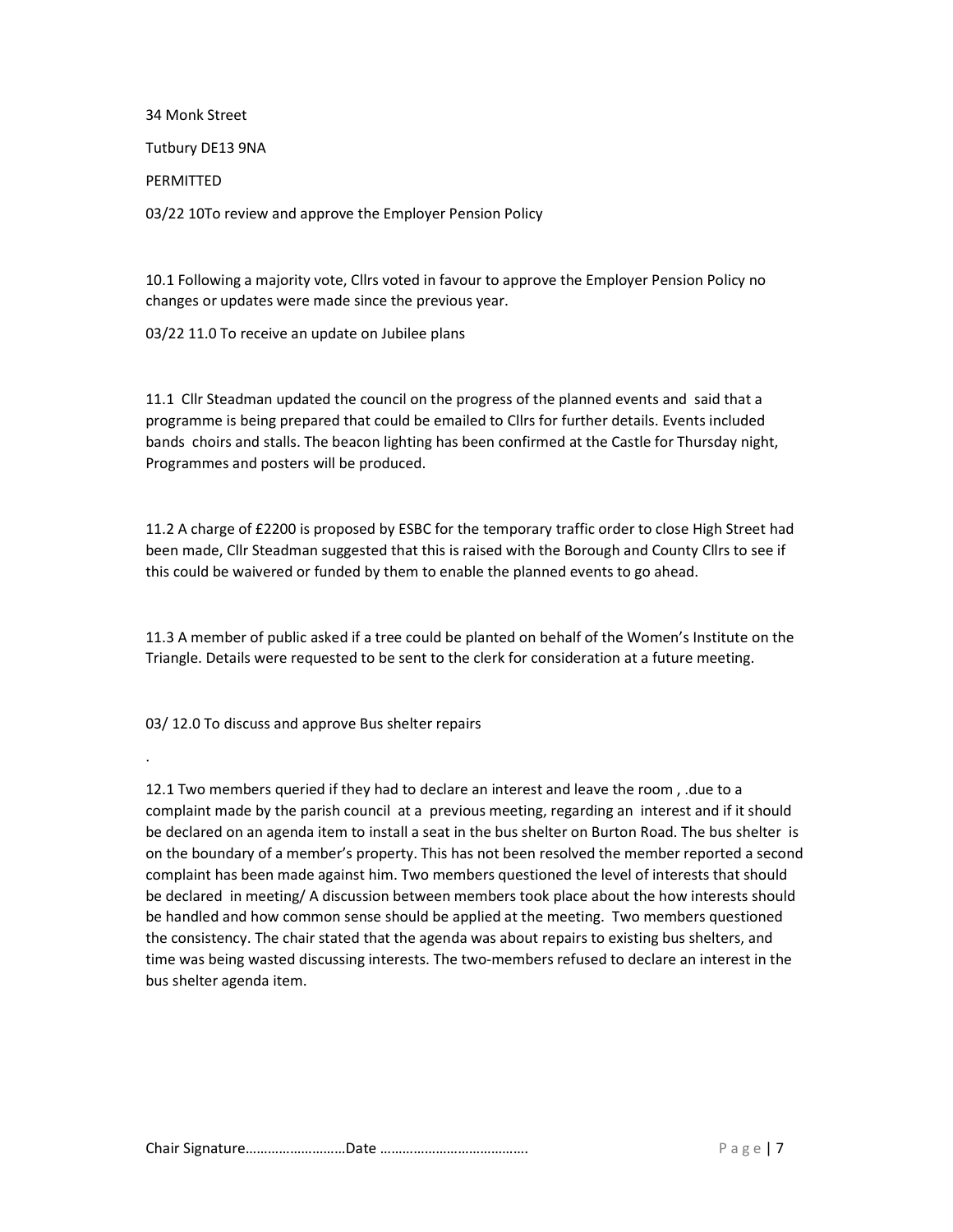12.2 A member suggested that Holts Lane Bus shelter required a new roof. The work specification should be to replace damaged Staffordshire tiles on Park Lane High Street and Burton Road bus shelters and to make good.

# 03/22 13 .0 To receive and approve TPC Training policy

13.1 The clerk had distributed the training Policy for approval. A member objected to the policy. He queried the effectiveness of the parish council He made a comment "what had been achieved?" The member suggested that a training policy should not be adopted. A member disagreed and stated "it was wrong to say that training was not necessary, but a little knowledge was a dangerous thing". He suggested with the elections in 2023, new Cllrs and the clerk required training and therefore a policy should be adopted.

#### Resolution

Six members voted in favour and two abstained. The training policy was adopted.

03/22 14.0 To Receive an update regarding Road Safety.

14.1 Cllr England had attended the twenty is plenty presentation on Zoom and the following points were discussed

Various issues were raised in discussion.

- 1. Cost of a TRO doesn't vary much whether it's a small or large project.
- 2. Need to establish community support off a 20-mph scheme in a Parish.

3. Finding information on existing traffic speeds. Kinver Parish purchased traffic speed information from Ordnance Survey also a separate plan of a traffic speed map for Kinver able to highlight roads with excessive speed issues.

4. Making Staffordshire CC more aware of Parish Council concerns about traffic speeds.

5. Community speed checks.

14.2 Cllr England also attended Barton Parish Council meeting and spoke to Cllrs who were operating a speed watch campaign. It was noted that after operating in an area for 2-4 weeks this had an impact on reducing speed on those streets.

14.3 Cllr England suggested that the scope for the working party was too large and a committee structure with designated areas of road safety allocating to them would be more effective for covering issues of Road safety.

14.4 A Member repeated his previous objections to the speed humps installed on Burton Street stating they had achieved nothing.

14.5 A member suggested that cyclist should be better protected as speeding was a problem and that members of the public should be involved in these issues going forward.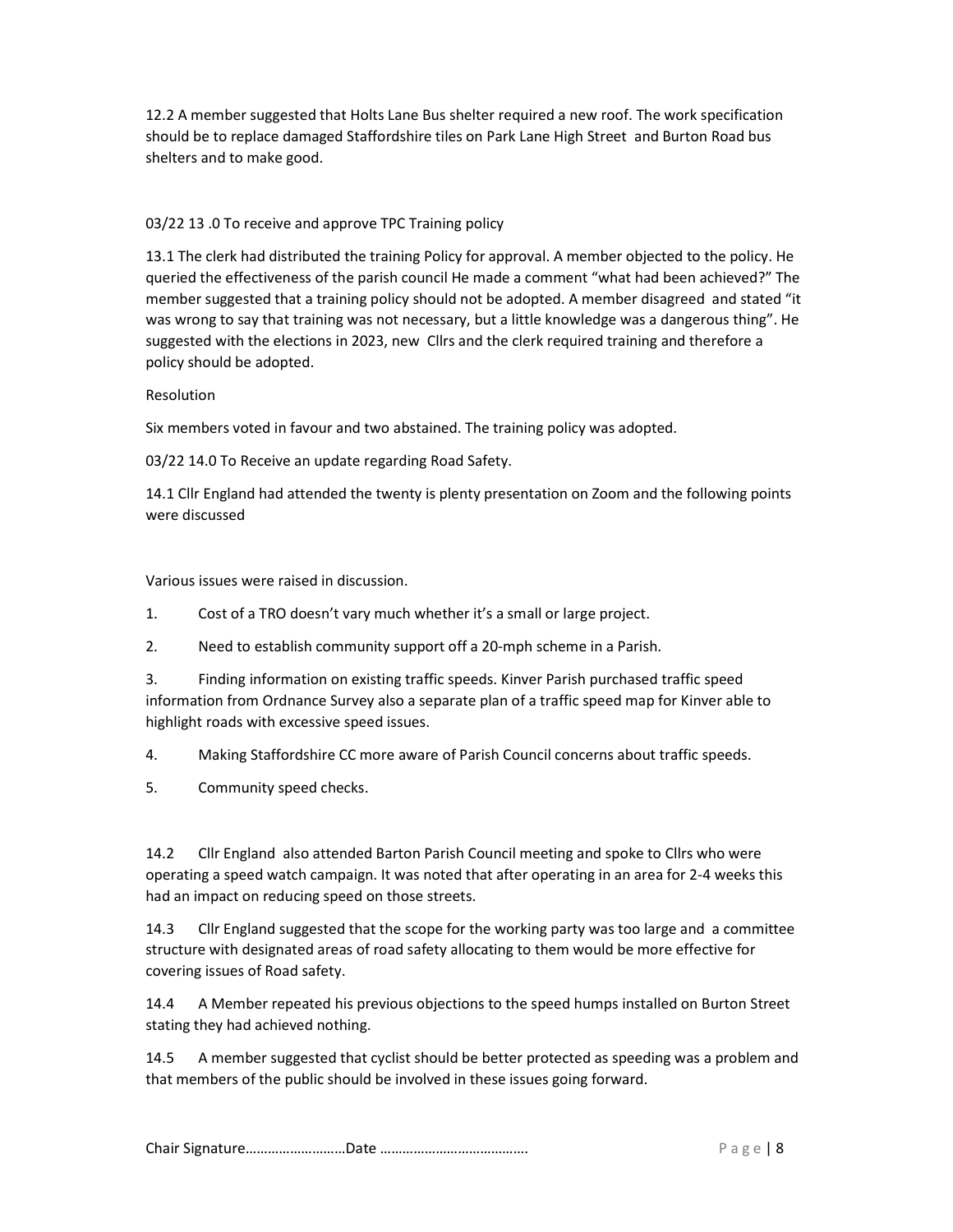14.6 A member suggested that HGVs going through the village had also increased, especially on Redhill Lane and these were damaging the roads.

03/2215. 0 To review and approve equal opportunities policy

## Resolution

Cllrs voted in favour to adopt the equal opportunity policy

03/22 16. 0 To discuss what should be done to help Ukrainian families made homeless by invasion of their country.

16.1 A member suggested forming a working party to raise fund for the war victims in Ukraine, Tutbury Arts group and Tutbury band were willing to participate in fund raising events. He suggested that the silver cups owned by the parish council could be used for relevant sporting events. Anslow parish council had co-ordinating donations of items for the families suffering the effects of war, However, transport costs for these items are required and it was felt that fundraising would be more effective.

16.2 The clerk had distributed guidance from Nalc on ways parish council could show their solidarity by a minute silence , a statement on their website and flying a Ukraine flag. Members agreed that this could be done with Tutbury Charities permission to fly the flag from Charity House.

#### Resolution

Members voted in favour to purchase a Ukraine flag. Hold a minute silence and add a supporting statement on the website.

16.3 A member asked if Tutbury Parish Council could use the General Power of Competence to make a donation to the disaster fund abroad. The clerk confirmed that the parish council does have the GPC. However, section 137 suggests that donations should be used for the benefit of the community and should consider how many people in the parish were from Ukraine and how it would affect Tutbury by doing so. This would need further consideration and allocated from the budget and would therefore require a further agenda item to resolve this.

16.4 A member suggested if the parish council could set up a just giving page. A member of the public informed the council that his grandson had done this.

16.5 Members of the cricket club said that there were holding a nursing cup cricket match and events to commemorate the 150-year anniversary of the cricket club between August 1st and 7th the nurses cup match would be the last afternoon of that week. The cricket club would be happy to get involved in holding a Ukraine event at the cricket club.

The chair stated that the following items to discuss grants and contracts the public would need to be excluded . A member questioned why they needed to be excluded.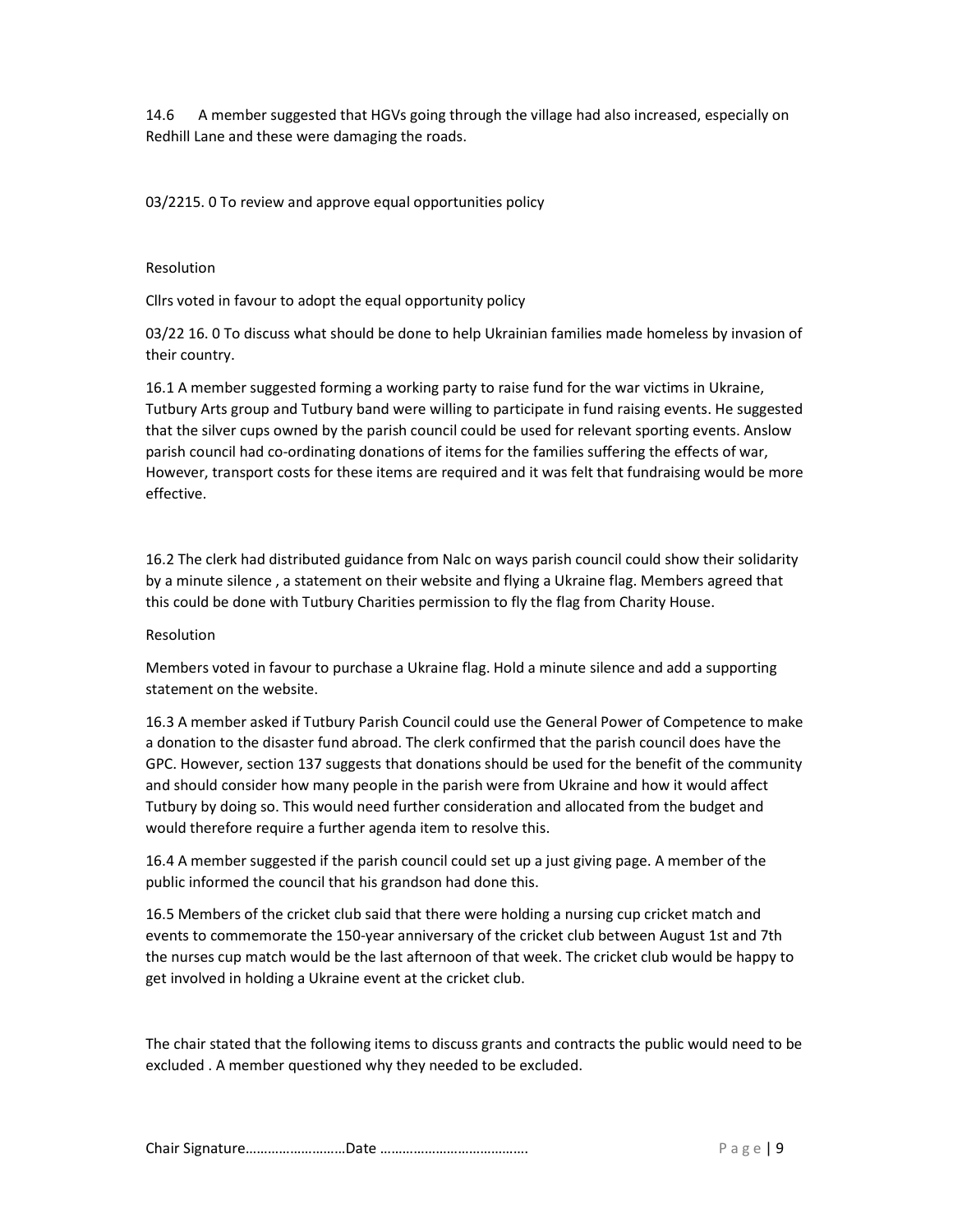The clerk clarified that due to sensitive information it would not be appropriate to discuss contract tenders and grant bids due to sensitive information included in them.

Cllr W Crossley left the meeting at 9.30pm.

The public were excluded.

Member voted to extend the meeting to consider the remaining agenda items.

03.22 7.0 To consider and approve a grant request from local organisations

Tutbury Pre School

Tutbury Allotment Association

.7.1 Tutbury preschool requested financial assistance of £250 to improve the garden at the Old school building.

Resolution

Cllrs voted in favour to award the grant of £250 to Tutbury Preschool.

7.2 Tutbury Allotment Association had requested financial assistance for £1450 to install a new hedge on closed bank allotment boundary. The clerk informed members that they had received no notification from the land owner Tutbury Charities that this was permitted. A member proposed that the grant was awarded subject to receiving confirmation of permission from the land owner.

#### Resolution

Cllrs voted in favour with one abstention to award the grant of £1450 to Tutbury allotment association.

03/22 9.0 To consider and approve tenders for the mowing contracts of the playing fields for 2022\_2023

9.1 The clerk had obtained five quotes based on the work specification agreed for the mowing contract for the playing fields at Cornmilll Lane and Ferrers Avenue playing fields. The work specification was for 16 cuts and maintenance of the boundary hedges and hard standing areas. This did not include removal of brambles from the changing rooms. Contractors had provided quotes for additional cuts and pitch maintenance and herbicide treatments that may be requested as additional work.

9.2 A member proposed to select contractor B who offered the most additional services at reasonable costs, However, members suggested that contractor A was more competitive for the mowing element of the contract.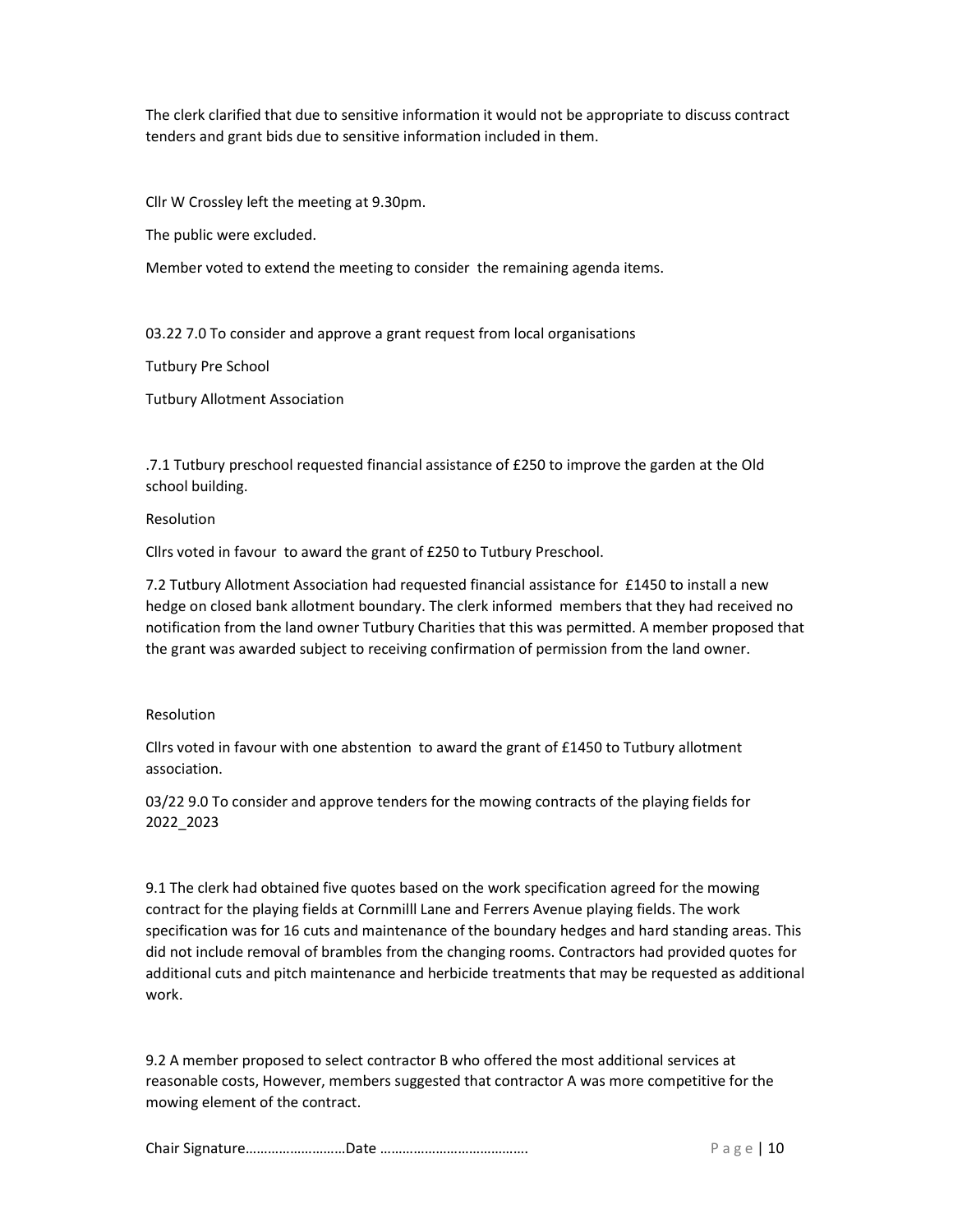9.3 Members discussed the additional requirements of pitch maintenance, rotation and the level of responsibility required rom the football team to address this. The clerk agreed to send Cllr Dodds a copy of a previous user agreement adopted by the football team; he would address these concerns whilst updating this agreement.

Resolution

 It was proposed, seconded and Cllrs voted in favour that contractor A was awarded the contract for the mowing but not the maintenance of the boundaries and hardstanding. Contractor B will be offered the additional maintenance works of the contract including the boundaries and hard standing areas.

03/22 7.0. 0 To approve Accounts for Payment

|                                        | 7.1 Acceptance of the accounts was proposed, seconded, and approved.    |  |          |                              |     |         |              |             |       |               |  |
|----------------------------------------|-------------------------------------------------------------------------|--|----------|------------------------------|-----|---------|--------------|-------------|-------|---------------|--|
| Date                                   | Description                                                             |  | Supplier |                              | Net | VAT     | Total        |             |       |               |  |
| 21/03/202                              |                                                                         |  |          |                              |     |         |              |             |       |               |  |
| $\overline{2}$                         | Legionella Control Sterilizing Services Ltd 45.00 9.00                  |  |          |                              |     |         |              |             | 54.00 |               |  |
| 21/03/202                              |                                                                         |  |          |                              |     |         |              |             |       |               |  |
| $\overline{2}$                         | Street cleaning and maintenance                                         |  |          |                              |     | M Guest |              | 338.00 0.00 |       | 338.00        |  |
| 21/03/202                              |                                                                         |  |          |                              |     |         |              |             |       |               |  |
| $\overline{2}$                         | <b>Cllr Training</b>                                                    |  |          | Staffordshire Parish Council |     |         |              |             |       |               |  |
|                                        | 75.00 0.00<br>Association<br>75.00                                      |  |          |                              |     |         |              |             |       |               |  |
| 21/03/202                              |                                                                         |  |          |                              |     |         |              |             |       |               |  |
| $\overline{2}$                         | Subscription Staffordshire Parish Council                               |  |          |                              |     |         |              |             |       |               |  |
|                                        | Association<br>279.00 0.00<br>279.00                                    |  |          |                              |     |         |              |             |       |               |  |
| 21/03/202                              |                                                                         |  |          |                              |     |         |              |             |       |               |  |
| 2                                      | Insurance                                                               |  |          | Gallagher 1,466.29           |     |         | 0.00         | 1,466.29    |       |               |  |
| 21/03/202                              |                                                                         |  |          |                              |     |         |              |             |       |               |  |
| $\overline{2}$                         | Changing room service maintenance  Cripwell Building Services<br>111.60 |  |          |                              |     |         |              |             |       | 93.00 18.60   |  |
| 21/03/202                              |                                                                         |  |          |                              |     |         |              |             |       |               |  |
| $\overline{2}$                         | Changing room service maintenance  Cripwell Building Services<br>338.02 |  |          |                              |     |         |              |             |       | 281.68 56.3 4 |  |
| 21/03/202                              |                                                                         |  |          |                              |     |         |              |             |       |               |  |
| $\mathbf{2}$                           | Clerks Employer                                                         |  |          |                              |     |         |              |             |       |               |  |
| <b>Staffordshire County</b><br>Pension |                                                                         |  |          |                              |     |         |              |             |       |               |  |
|                                        |                                                                         |  |          |                              |     |         | $P$ age   11 |             |       |               |  |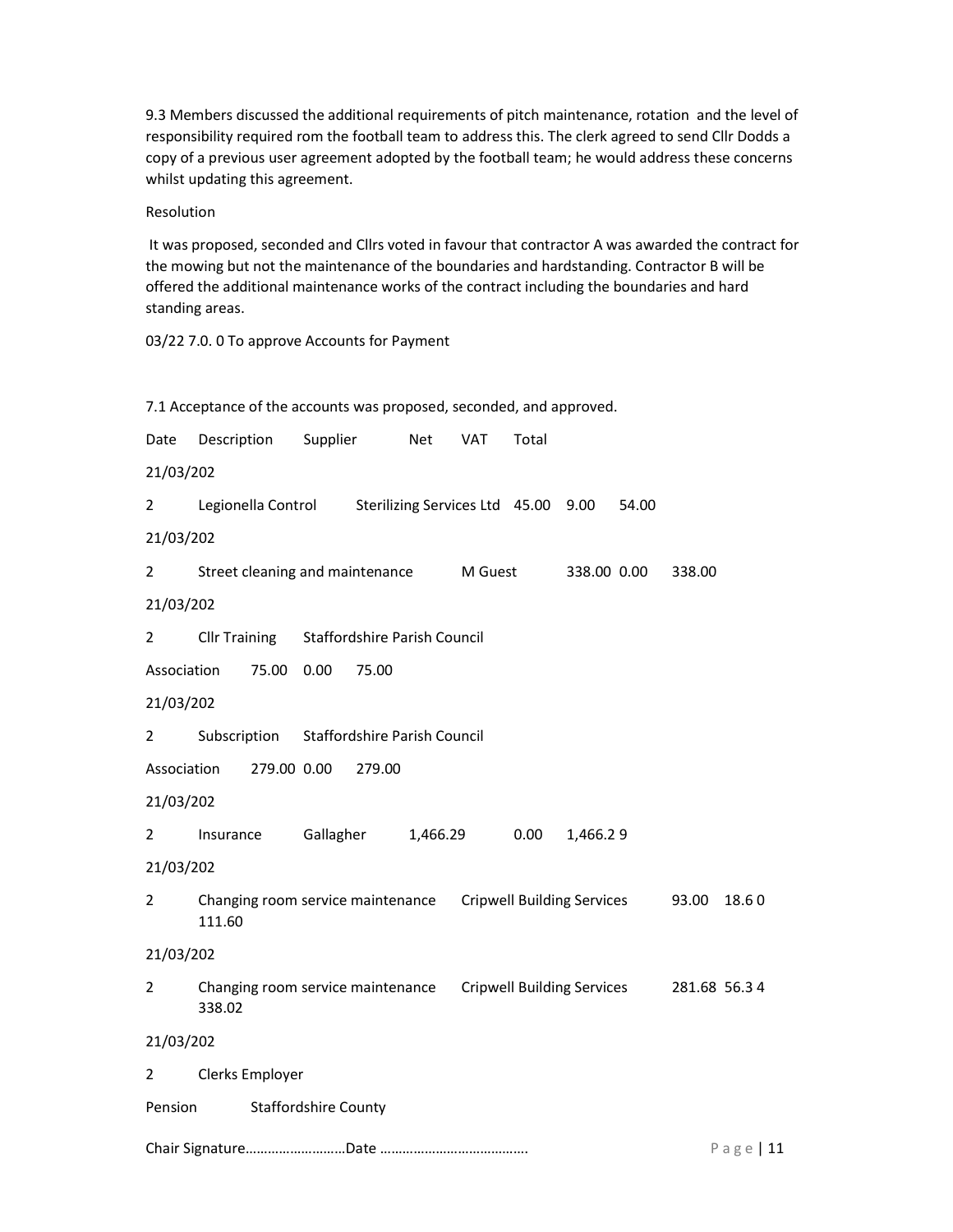Pension Fund 360.22 0.00 360.22 21/03/202 2 Employee Pension Contribution Staffordshire County Pension Fund 177.40 0.00 177.40 21/03/202 National Insurance HMRC 197.61 0.00 197.61 2 21/03/202 2 Clerks Expenses Karen Duffill 31.00 0.00 31.00 21/03/202 2 Clerks' salary Karen Duffill 1,136.67 0.00 1,136.6 7 21/03/202 2 Clerks Overtime Karen Duffill 75.80 0.00 75.80 21/03/202 2 Grant Tutbury allotment association 1,450.00 1,450.0 0 21/03/202 2 Grant Tutbury Pre School 250.00

250.00

1

Direct Debits

|                     |  | 21/03/202 Changing Room Gas         |  |  |  |  |  |  |
|---------------------|--|-------------------------------------|--|--|--|--|--|--|
| $\overline{2}$      |  | Supply Opus Energy 17.22 0.86 18.08 |  |  |  |  |  |  |
| Chair SignatureDate |  |                                     |  |  |  |  |  |  |

6,340.6